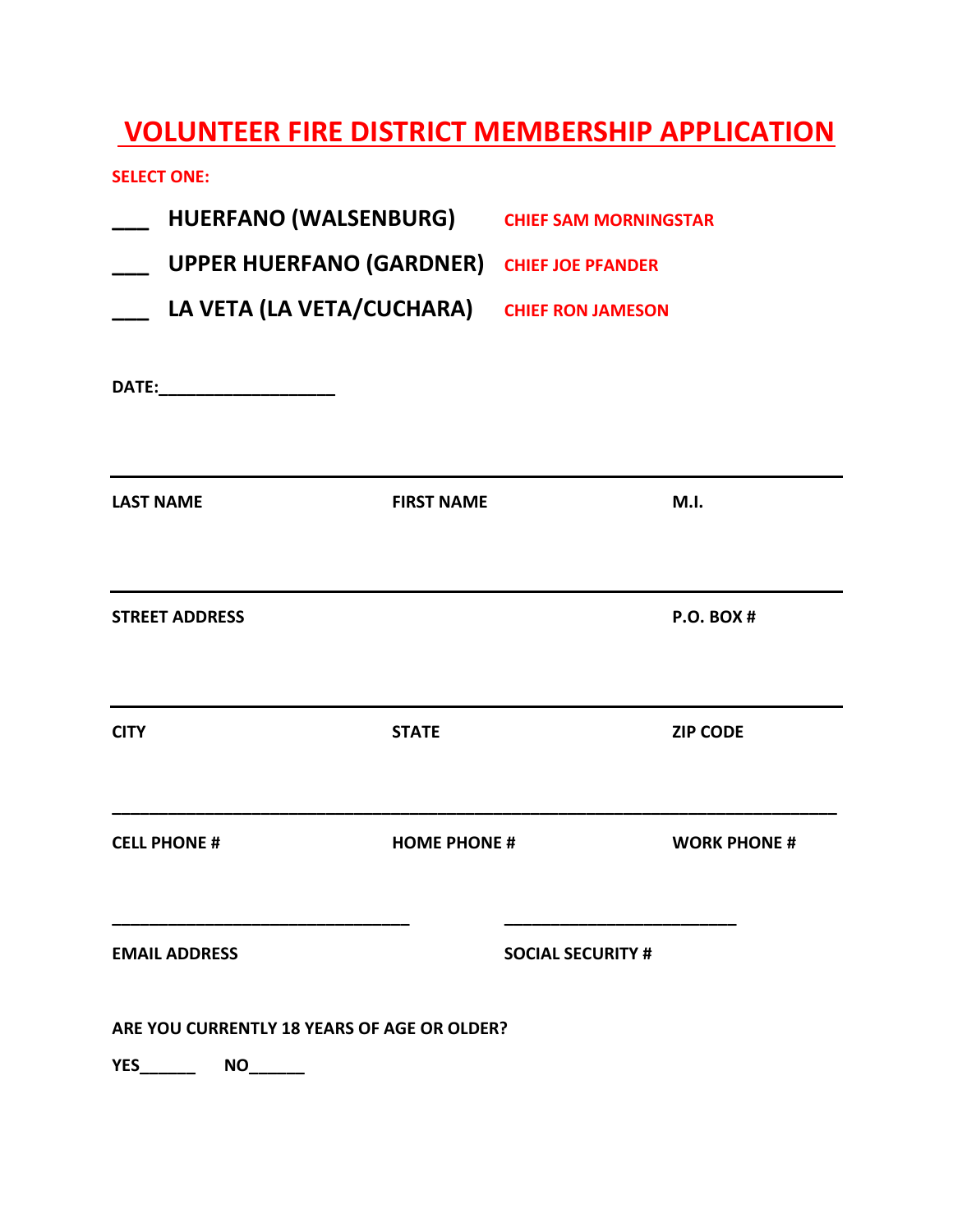## **VOLUNTEER FIRE DISTRICT MEMBERSHIP APPLICATION**

| HOW LONG HAVE YOU RESIDED IN HUERFANO COUNTY?                                        |                                                |                        |                        |  |
|--------------------------------------------------------------------------------------|------------------------------------------------|------------------------|------------------------|--|
|                                                                                      | <b>YEARS_________   MONTHS________</b>         |                        |                        |  |
|                                                                                      | ARE YOU CURRENTLY EMPLOYED?                    |                        |                        |  |
|                                                                                      |                                                |                        |                        |  |
|                                                                                      |                                                |                        |                        |  |
|                                                                                      |                                                |                        |                        |  |
|                                                                                      | DO YOU HAVE A VALID COLORADO DRIVER'S LICENSE? |                        |                        |  |
|                                                                                      |                                                |                        |                        |  |
|                                                                                      |                                                |                        |                        |  |
| <b>EDUCATION:</b>                                                                    |                                                |                        |                        |  |
| <b>HIGH SCHOOL</b>                                                                   |                                                |                        | <b>YEARS COMPLETED</b> |  |
| <b>COLLEGE</b>                                                                       |                                                | <b>COURSE OF STUDY</b> | <b>YEARS COMPLETED</b> |  |
| LIST PROFESSIONAL, TRADE, BUSINESS SKILSS, AND ALSO CIVIC ACTIVITES OR OFFICES HELD. |                                                |                        |                        |  |
|                                                                                      |                                                |                        |                        |  |